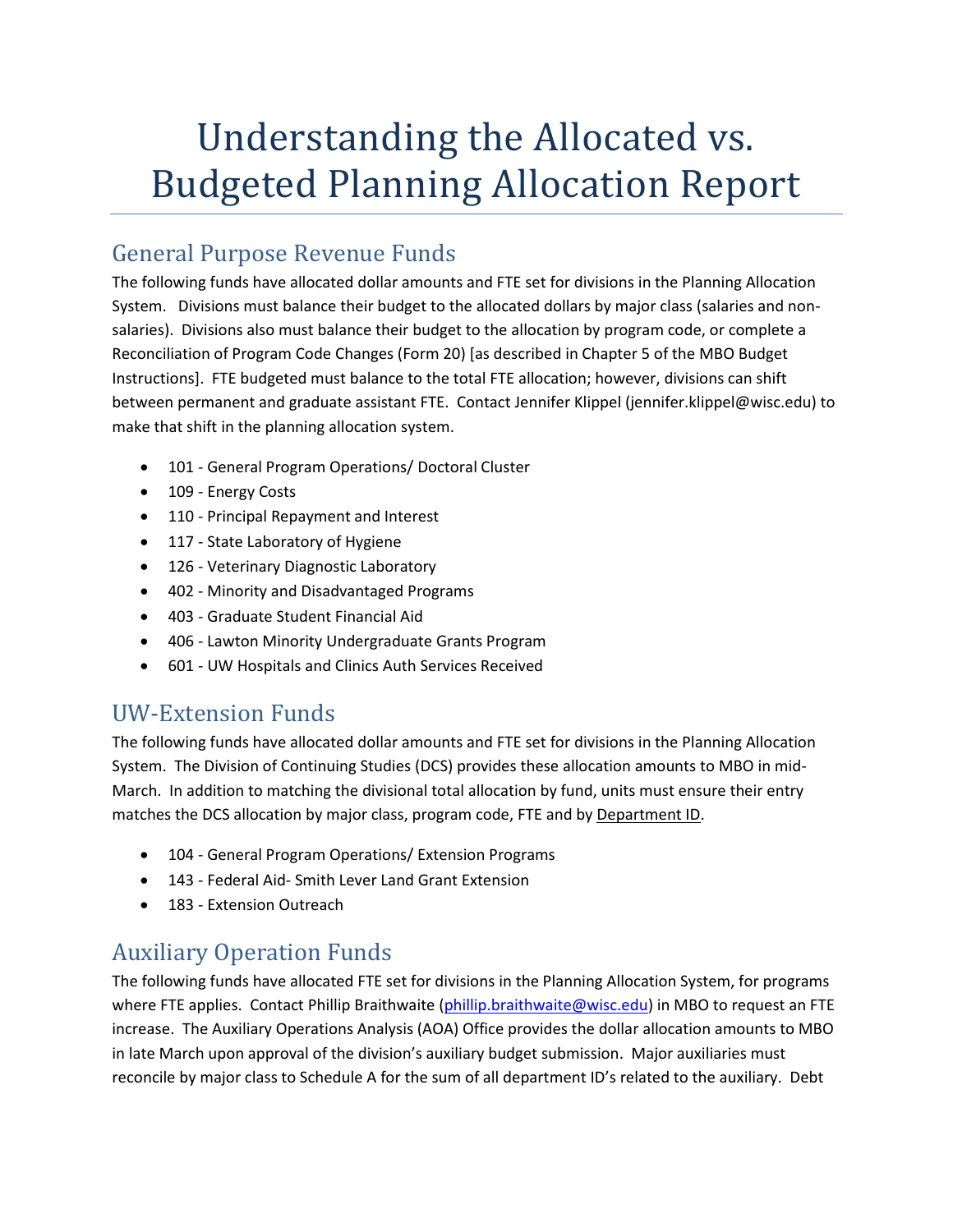service should be entered on fund 123. Minor auxiliaries should reconcile by major class to the budget templates submitted to AOA for the related department ID(s).

- 123 Principal Repayment- Interest and Rebates
- 128 Auxiliary Enterprises

## Non-Pooled Tuition Revenue

The dollar and FTE allocation amounts for Fund 131 reflect the final divisional non-pooled tuition programming budget amounts approved the previous year. These allocations were set to reflect the tuition target for non-pooled programs in your division and should not change from the previous year amounts unless there has been significant programming or enrollment changes that would increase or decrease tuition collection. Please contact Ann Bourque in MBO to approve any changes to these allocated amounts.

Please note that your divisional Fund 131 allocation amounts do not include your Fund 131 summer session allocation totals. All summer session allocations will be included in A93 and you need to ensure your A93XX budget reflects the dollar amount in the reference document for budgeting fund 131 distributed by the Madison Budget Office.

• 131 - Academic Student Fees

#### Program Revenue

Fund 136 has allocated FTE set for divisions in the Planning Allocation System. Contact Phillip Braithwaite [\(phillip.braithwaite@wisc.edu\)](mailto:phillip.braithwaite@wisc.edu) in MBO to request an FTE increase. MBO will provide the dollar allocation to reflect each division's final Fund 136 budget submission in April. Each division is responsible for ensuring their Fund 136 budgets reflect realistic revenue projections for the coming year.

Please note several divisions have distinct centrally funded 136 allocations for specific programming. These centrally funded 136 programs will be listed as a line item increase on your Fund 136 planning allocation report and the department ID that should be used is found in the planning allocation description. If you have such funding, ensure your final budget submission matches that allocation by program code, FTE and by Department ID.

• 136 - General Operations Receipts

#### Specific Purpose Funds

The following funds have allocated dollar amounts and FTE set for divisions in the Planning Allocation System. These amounts often represent the divisional share of the level appropriated in Chapter 20 of the Wisconsin Statues.

- 127 State Laboratory of Hygiene- Drivers
- 130 State Laboratory of Hygiene